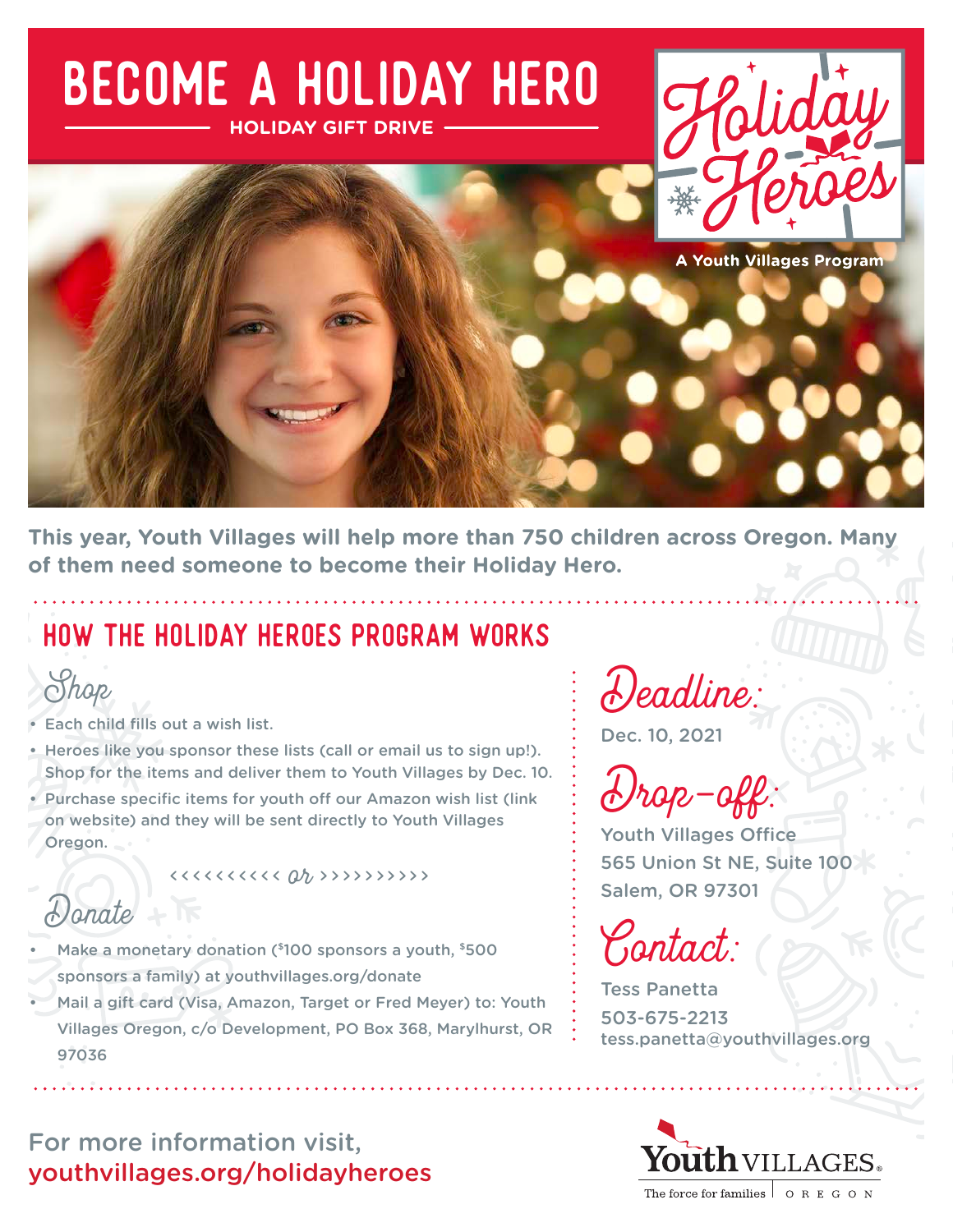# Become a Holiday Hero **HOLIDAY GIFT DRIVE**





**This year, Youth Villages will help more than 750 children across Oregon. Many of them need someone to become their Holiday Hero.**

## HOW THE HOLIDAY HEROES PROGRAM WORKS



- Shop<br>Fach child fills out a wish list.
- Heroes like you sponsor these lists (call or email us to sign up!). Shop for the items and deliver them to Youth Villages by Dec. 10.
- Purchase specific items for youth off our Amazon wish list (link on website) and they will be sent directly to Youth Villages Oregon.

Donate

- Make a monetary donation (\$100 sponsors a youth, \$500
- sponsors a family) at [youthvillages.org/donate](http://www.youthvillages.org/donate)
- Mail a gift card (Visa, Amazon, Target or Fred Meyer) to: Youth Villages Oregon, c/o Development, PO Box 368, Marylhurst, OR 97036

For more information visit, [youthvillages.org/holidayheroes](http://www.youthvillages.org/holidayheroes)

Deadline:

Dec. 10, 2021

Drop-off:

Youth Villages Office 1900 NE Division St., Suite 201 Bend, OR 97701

Contact:

Tess Panetta 503-675-2213 [tess.panetta@youthvillages.org](mailto:tess.panetta%40youthvillages.org?subject=)

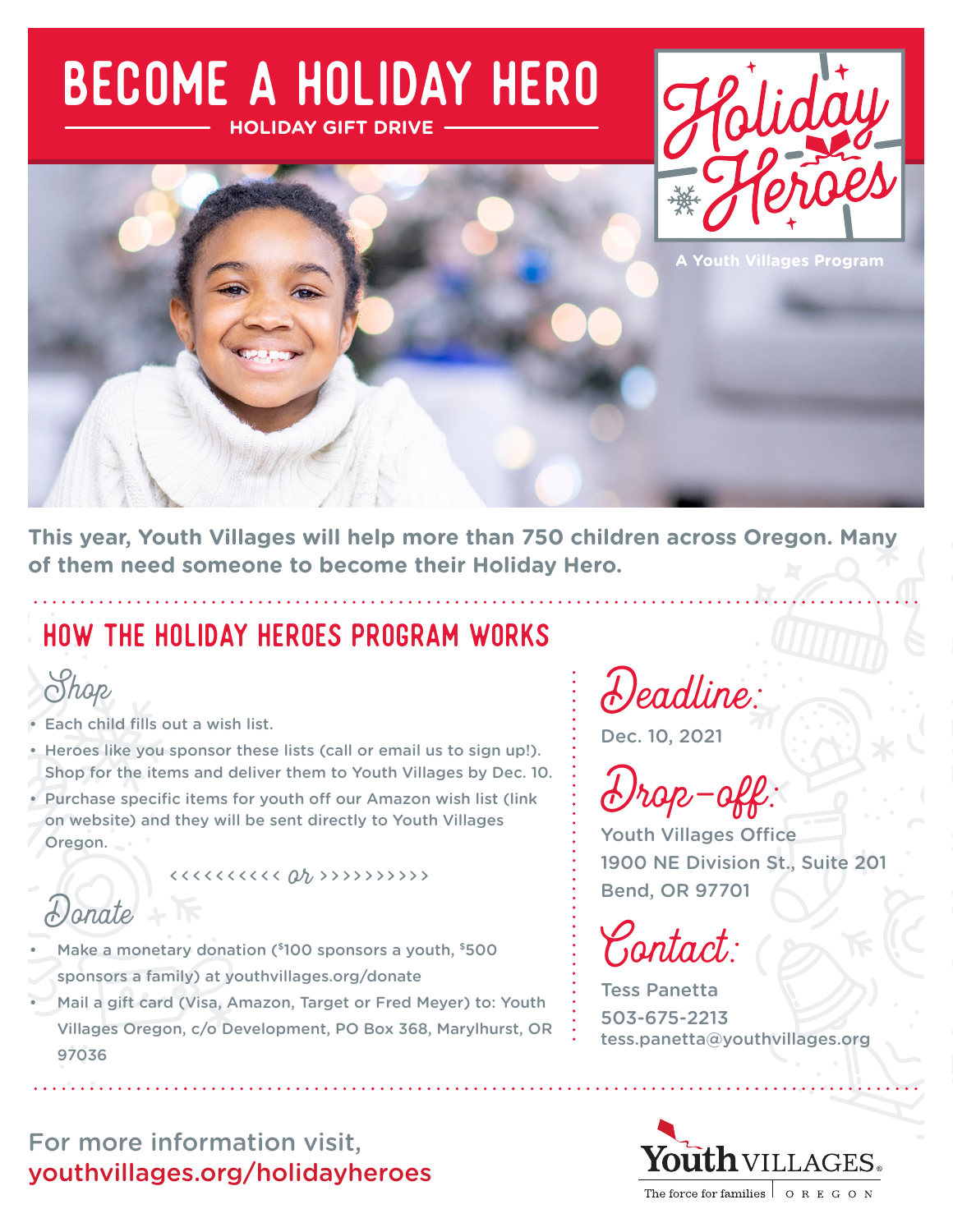

**This year, Youth Villages will help more than 750 children across Oregon. Many of them need someone to become their Holiday Hero.**

## HOW THE HOLIDAY HEROES PROGRAM WORKS



- Shop<br>Fach child fills out a wish list.
- Heroes like you sponsor these lists (call or email us to sign up!). Shop for the items and deliver them to Youth Villages by Dec. 10.
- Purchase specific items for youth off our Amazon wish list (link on website) and they will be sent directly to Youth Villages Oregon.

Donate

- Make a monetary donation (\$100 sponsors a youth, \$500
- sponsors a family) at [youthvillages.org/donate](http://www.youthvillages.org/donate)
- Mail a gift card (Visa, Amazon, Target or Fred Meyer) to: Youth Villages Oregon, c/o Development, PO Box 368, Marylhurst, OR 97036

For more information visit, [youthvillages.org/holidayheroes](http://www.youthvillages.org/holidayheroes)

Deadline:

Dec. 10, 2021

Drop-off:

Youth Villages Office 2507 Christie Drive Lake Oswego, OR 97034

Contact:

Tess Panetta 503-675-2213 [tess.panetta@youthvillages.org](mailto:tess.panetta%40youthvillages.org?subject=)